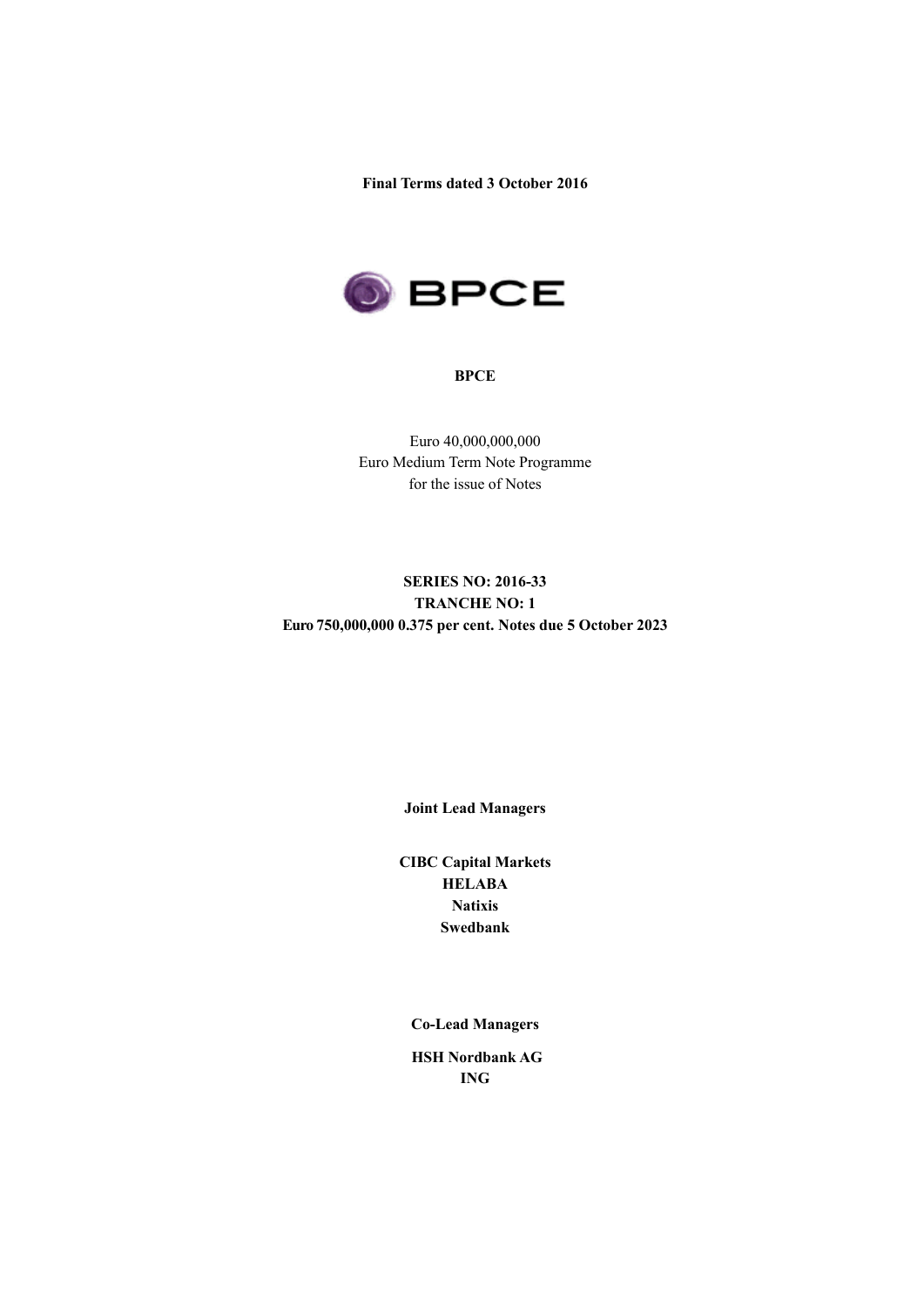#### **PART A – CONTRACTUAL TERMS**

Terms used herein shall be deemed to be defined as such for the purposes of the Conditions (the "**Conditions**") set forth in the base prospectus dated 18 November 2015 which received visa n°15-588 from the *Autorité des marchés financiers* (the "**AMF**") on 18 November 2015 (the "**Base Prospectus**") and the supplements to the Base Prospectus dated 29 February 2016, 5 April 2016, 19 May 2016, 9 August 2016 and 6 September 2016 which respectively received from the AMF visa n°16-062 on 29 February 2016, visa n°16-118 on 5 April 2016, visa n°16-186 on 19 May 2016, visa n°16-390 on 9 August 2016 and visa n°16- 416 on 6 September 2016 (the "**Base Prospectus Supplements**") which together constitute a base prospectus for the purposes of the Prospectus Directive (Directive 2003/71/EC), as amended (the "**Prospectus Directive**").

This document constitutes the Final Terms of the Notes described herein for the purposes of Article 5.4 of the Prospectus Directive and must be read in conjunction with such Base Prospectus as so supplemented. Full information on the Issuer and the offer of the Notes is only available on the basis of the combination of these Final Terms and the Base Prospectus as so supplemented. The Base Prospectus and the Base Prospectus Supplements are available for viewing at the office of the Fiscal Agent or each of the Paying Agents and on the website of the AMF (www.amf-france.org) and copies may be obtained from BPCE, 50 avenue Pierre Mendès-France, 75013 Paris, France.

| 1              | Issuer:                             | <b>BPCE</b>                                                                                                                                                        |
|----------------|-------------------------------------|--------------------------------------------------------------------------------------------------------------------------------------------------------------------|
| $\overline{2}$ | Series Number:<br>(i)               | 2016-33                                                                                                                                                            |
|                | Tranche Number:<br>(ii)             | 1                                                                                                                                                                  |
| 3              | Specified Currency or Currencies:   | Euro                                                                                                                                                               |
| 4              | <b>Aggregate Nominal Amount:</b>    |                                                                                                                                                                    |
|                | Series:<br>(i)                      | Euro 750,000,000                                                                                                                                                   |
|                | Tranche:<br>(ii)                    | Euro 750,000,000                                                                                                                                                   |
| 5              | Issue Price:                        | 99.904 per cent. of the Aggregate Nominal<br>Amount                                                                                                                |
| 6              | Specified Denomination:             | Euro 100,000                                                                                                                                                       |
| 7              | <b>Issue Date:</b><br>(i)           | 5 October 2016                                                                                                                                                     |
|                | Interest Commencement Date:<br>(ii) | <b>Issue Date</b>                                                                                                                                                  |
| 8              | <b>Interest Basis:</b>              | 0.375 per cent. Fixed Rate<br>(further particulars specified below)                                                                                                |
| 9              | Maturity Date:                      | 5 October 2023                                                                                                                                                     |
| 10             | Redemption Basis:                   | Subject to any purchase and cancellation<br>or early redemption, the Notes will be<br>redeemed on the Maturity Date<br>at<br>100 per cent. of their nominal amount |
| 11             | Change of Interest Basis:           | Not Applicable                                                                                                                                                     |
| 12             | Put/Call Options:                   | Not Applicable                                                                                                                                                     |
| 13             | Status of the Notes:<br>(i)         | <b>Senior Notes</b>                                                                                                                                                |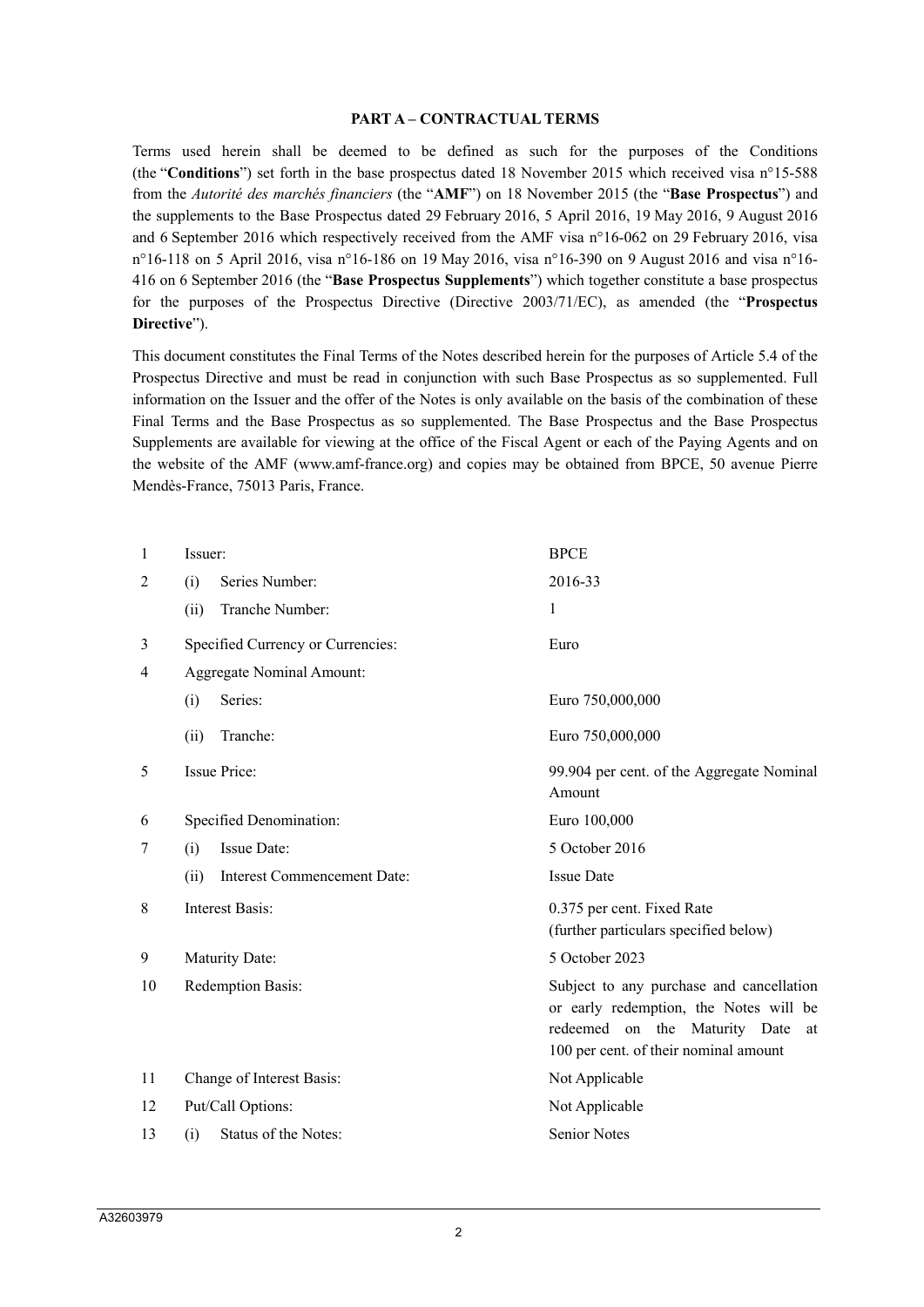| (ii) | Dates of the corporate authorisations for issuance |  |
|------|----------------------------------------------------|--|
|      | of Notes obtained:                                 |  |

Decision of the *Directoire* of the Issuer dated 25 April 2016 and decision of Mr. Jean-Philippe Berthaut, Head of Group Funding, dated 21 September 2016

## **PROVISIONS RELATING TO INTEREST (IF ANY) PAYABLE**

| 14 | <b>Fixed Rate Note Provisions</b>                                                                                                                       | Applicable                                                                                     |  |  |
|----|---------------------------------------------------------------------------------------------------------------------------------------------------------|------------------------------------------------------------------------------------------------|--|--|
|    | Rate of Interest:<br>(i)                                                                                                                                | 0.375 per cent. per annum<br>payable<br>annually in arrear on each<br>Interest<br>Payment Date |  |  |
|    | Resettable:<br>(ii)                                                                                                                                     | Not Applicable                                                                                 |  |  |
|    | (iii) Interest Payment Dates:                                                                                                                           | 5 October in each year commencing on<br>5 October 2017                                         |  |  |
|    | (iv) Fixed Coupon Amount:                                                                                                                               | Euro 375 per Note of Euro 100,000<br>Specified Denomination                                    |  |  |
|    | <b>Broken Amount:</b><br>(v)                                                                                                                            | Not Applicable                                                                                 |  |  |
|    | (vi) Day Count Fraction:                                                                                                                                | Actual/Actual (ICMA)                                                                           |  |  |
|    | (vii) Determination Dates:                                                                                                                              | 5 October in each year                                                                         |  |  |
|    | (viii) Payments on Non-Business Days:                                                                                                                   | As per Conditions                                                                              |  |  |
| 15 | <b>Floating Rate Note Provisions</b>                                                                                                                    | Not Applicable                                                                                 |  |  |
| 16 | Zero Coupon Note Provisions                                                                                                                             | Not Applicable                                                                                 |  |  |
| 17 | <b>Inflation Linked Interest Note Provisions</b>                                                                                                        | Not Applicable                                                                                 |  |  |
|    | PROVISIONS RELATING TO REDEMPTION                                                                                                                       |                                                                                                |  |  |
| 18 | Call Option                                                                                                                                             | Not Applicable                                                                                 |  |  |
| 19 | Put Option                                                                                                                                              | Not Applicable                                                                                 |  |  |
| 20 | Final Redemption Amount of each Note                                                                                                                    | Euro 100,000 per Note of Euro 100,000<br>Specified Denomination                                |  |  |
|    | Inflation Linked Notes - Provisions relating to the<br><b>Final Redemption Amount</b>                                                                   | Not Applicable                                                                                 |  |  |
| 21 | Early Redemption Amount                                                                                                                                 |                                                                                                |  |  |
|    | (i) Early Redemption Amount(s) of each Note<br>payable on redemption for taxation reasons<br>(Condition $6(h)$ ), for illegality (Condition $6(k)$ ) or |                                                                                                |  |  |
|    | on event of default (Condition 9):                                                                                                                      | Euro 100,000 per Note of Euro 100,000<br>Specified Denomination                                |  |  |
|    | Redemption for taxation reasons permitted on<br>(ii)<br>days others than Interest Payment Dates                                                         |                                                                                                |  |  |
|    | (Condition $6(h)$ ):                                                                                                                                    | Yes                                                                                            |  |  |
|    |                                                                                                                                                         |                                                                                                |  |  |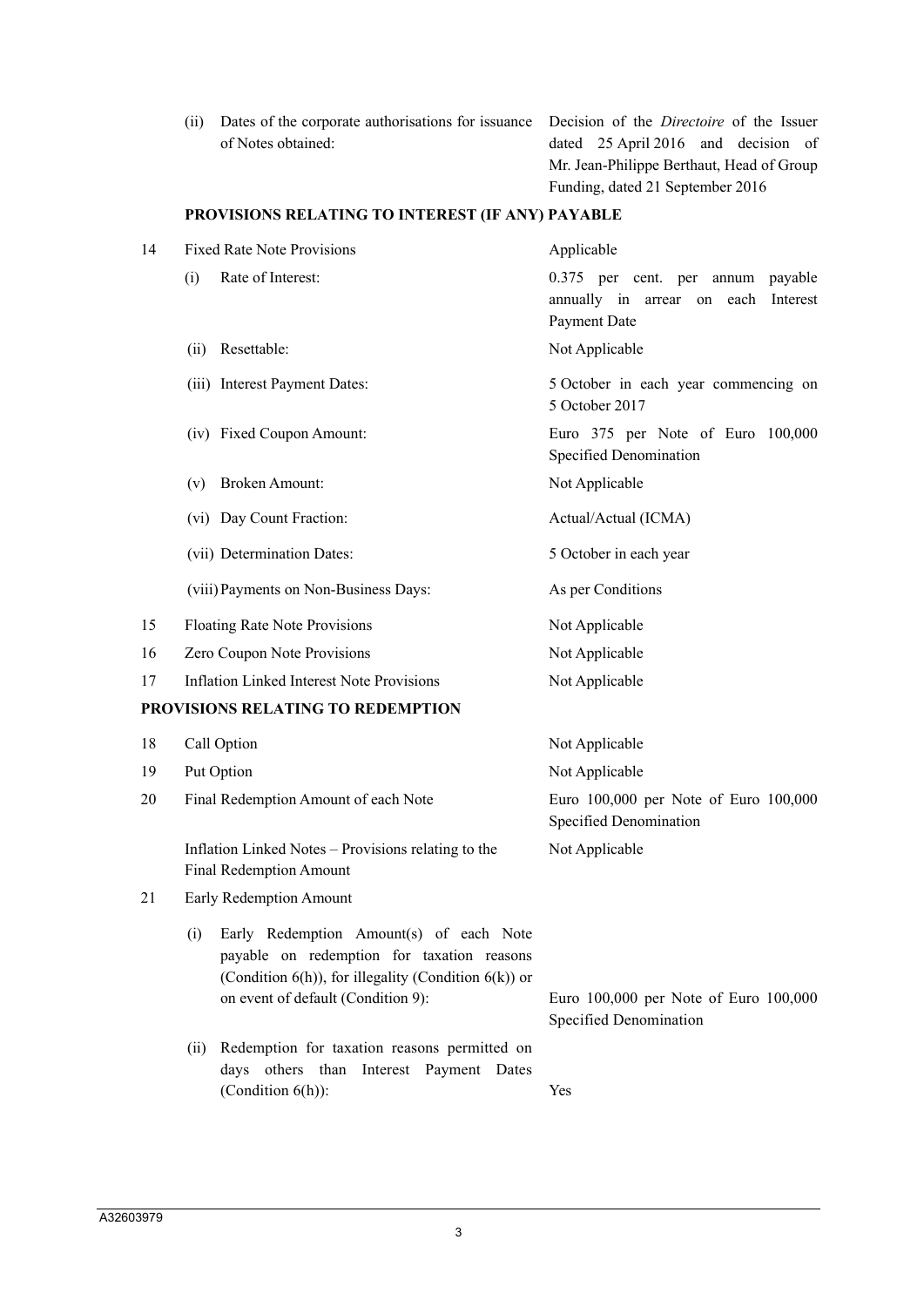(iii) Unmatured Coupons to become void upon early redemption (Materialised Bearer Notes only) (Condition 7(f)): Not Applicable

# **GENERAL PROVISIONS APPLICABLE TO THE NOTES**

|                                                                                                                         | <b>Dematerialised Notes</b>                                                                                                                                                                                                                                          |
|-------------------------------------------------------------------------------------------------------------------------|----------------------------------------------------------------------------------------------------------------------------------------------------------------------------------------------------------------------------------------------------------------------|
| Form of Dematerialised Notes:<br>(i)                                                                                    | Bearer form (au porteur)                                                                                                                                                                                                                                             |
| Registration Agent:<br>(ii)                                                                                             | Not Applicable                                                                                                                                                                                                                                                       |
| Temporary Global Certificate:<br>(iii)                                                                                  | Not Applicable                                                                                                                                                                                                                                                       |
| Applicable TEFRA exemption:<br>(iv)                                                                                     | Not Applicable                                                                                                                                                                                                                                                       |
| Financial Centre(s):                                                                                                    | Not Applicable                                                                                                                                                                                                                                                       |
| Talons for future Coupons or Receipts to be attached to<br>Definitive Notes (and dates on which such Talons<br>mature): | Not Applicable                                                                                                                                                                                                                                                       |
| Details relating to Instalment Notes: amount of each<br>instalment, date on which each payment is to be made:           | Not Applicable                                                                                                                                                                                                                                                       |
| Redenomination provisions:                                                                                              | Not Applicable                                                                                                                                                                                                                                                       |
| Purchase in accordance with Articles L.213-1 A and<br>D.213-1 A of the French Code monétaire et financier:              | Applicable                                                                                                                                                                                                                                                           |
| Consolidation provisions:                                                                                               | Not Applicable                                                                                                                                                                                                                                                       |
| Masse:                                                                                                                  | Contractual Masse shall apply                                                                                                                                                                                                                                        |
|                                                                                                                         | Name and address of the Representative:<br>SELARL MCM Avocat represented by<br>Maître Antoine Lachenaud<br>10, rue de Sèze<br>75009 Paris<br>France                                                                                                                  |
|                                                                                                                         | address<br>Name<br>and<br>of<br>the<br>alternate<br>Representative:<br>Maître Philippe Maisonneuve<br>Avocat<br>10, rue de Sèze<br>75009 Paris<br>France<br>Representative<br>The<br>will<br>receive<br>a<br>remuneration of Euro 2,000 (excluding<br>VAT) per year. |
|                                                                                                                         | Form of Notes:                                                                                                                                                                                                                                                       |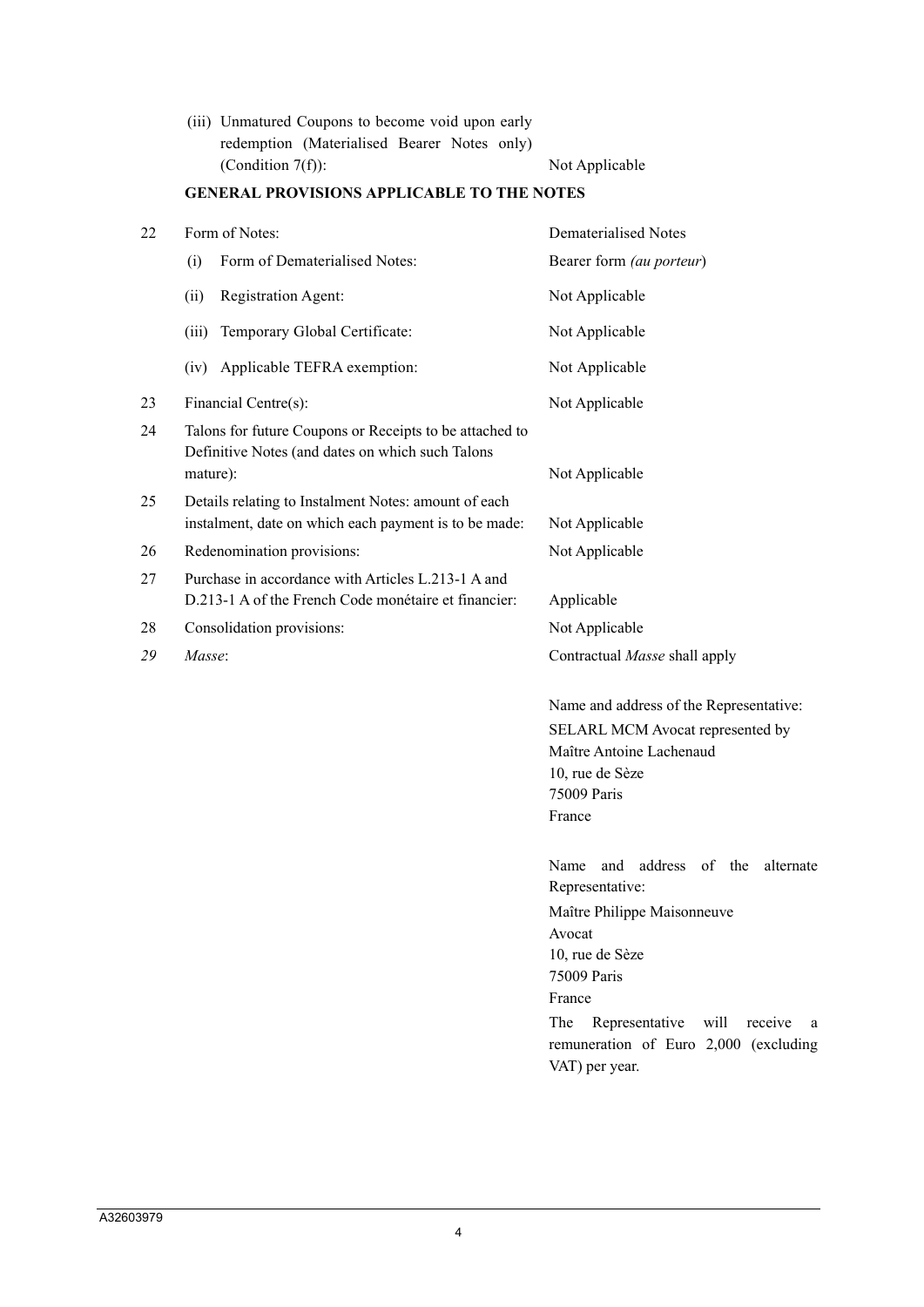## **RESPONSIBILITY**

The Issuer accepts responsibility for the information contained in these Final Terms.

Signed on behalf of BPCE

Duly represented by: Jean-Philippe Berthaut, Head of Group Funding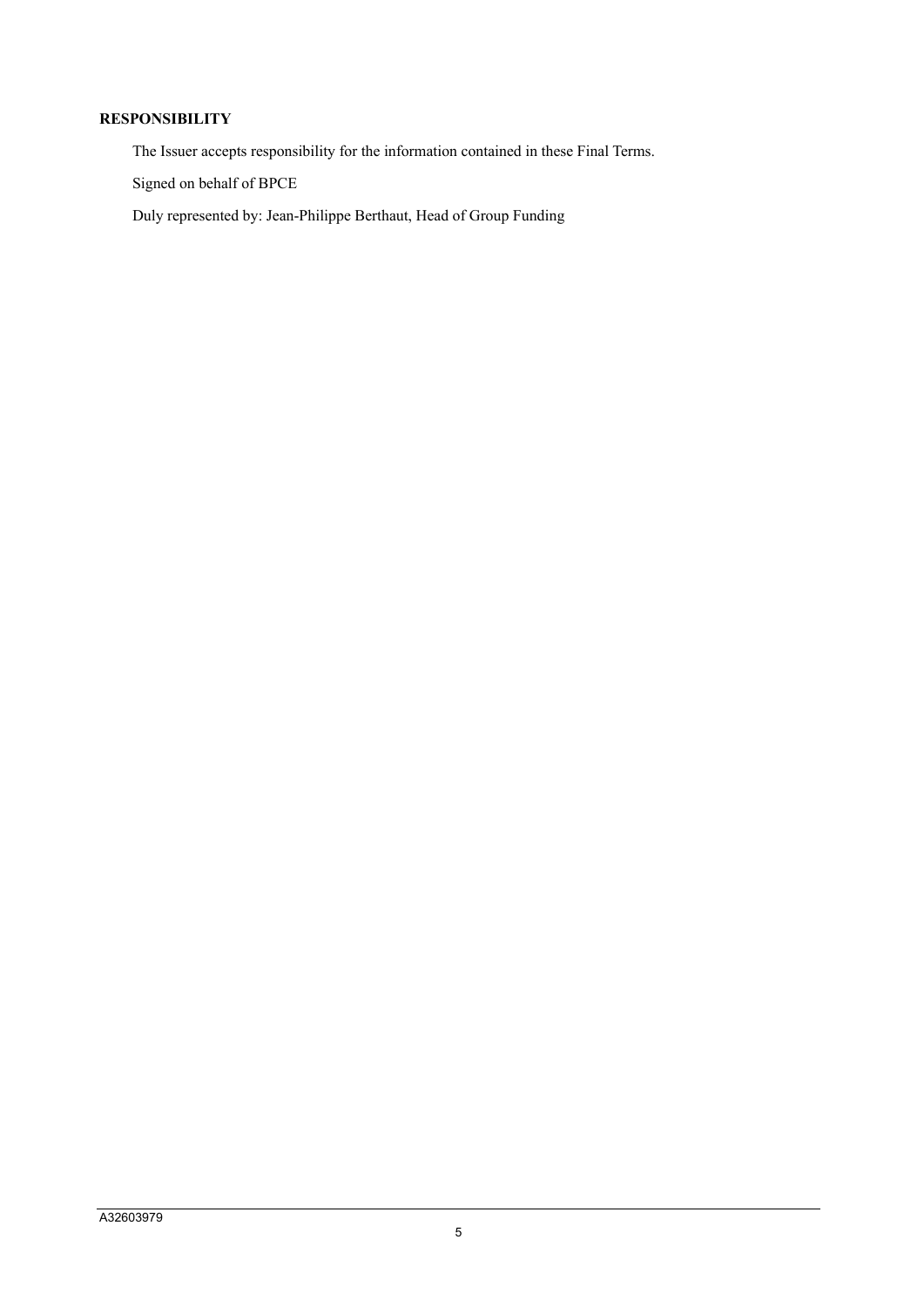## **PART B – OTHER INFORMATION**

## **1 LISTING AND ADMISSION TO TRADING**

| (i) |          |  | Listing and Admission to Application has been made by the Issuer (or on its behalf) for |  |
|-----|----------|--|-----------------------------------------------------------------------------------------|--|
|     | trading: |  | the Notes to be listed and admitted to trading on Euronext                              |  |
|     |          |  | Paris with effect from the Issue Date.                                                  |  |

(ii) Estimate of total expenses related to admission to trading: Euro 10,200 (including AMF fees**)**

### **2 RATINGS**

Ratings: The Notes to be issued are expected to be rated: Fitch: A Moody's Investor Services: A2 S&P: A

> Each of Fitch, Moodys Investor Services and S&P is established in the European Union and registered under Regulation (EC) No 1060/2009 as amended.

### **3 INTERESTS OF NATURAL AND LEGAL PERSONS INVOLVED IN THE ISSUE**

Save as discussed in "Subscription and Sale", so far as the Issuer is aware, no person involved in the offer of the Notes has an interest material to the offer.

### **4 YIELD**

| Indication of yield: | 0.389 per cent. per annum                                     |
|----------------------|---------------------------------------------------------------|
|                      | The yield is calculated at the Issue Date on the basis of the |
|                      | Issue Price. It is not an indication of future yield.         |

#### **5 OPERATIONAL INFORMATION**

| FR0013204476   |  |  |  |
|----------------|--|--|--|
| 149767606      |  |  |  |
| Depositaries:  |  |  |  |
| Yes            |  |  |  |
| No             |  |  |  |
| Not Applicable |  |  |  |
|                |  |  |  |